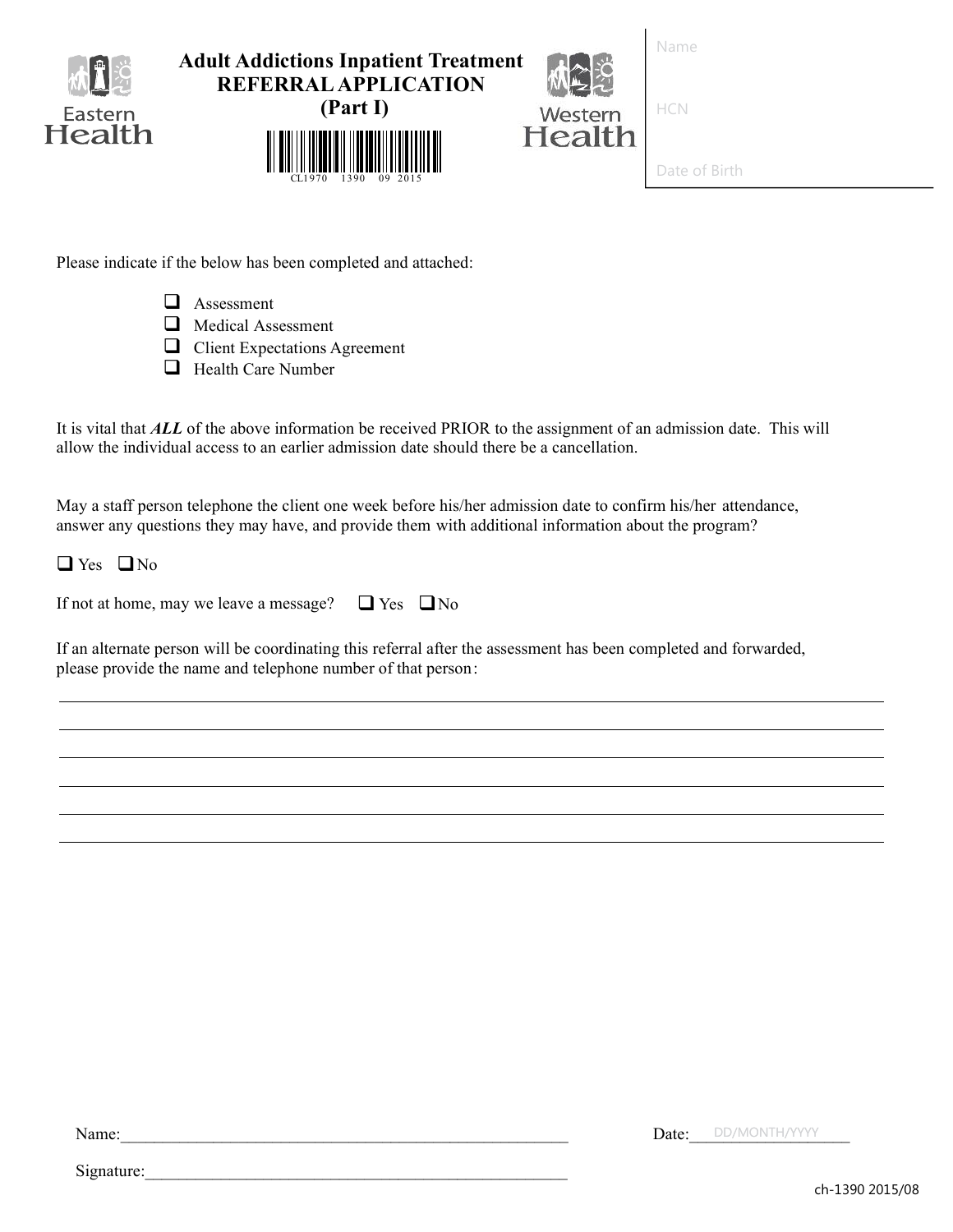

# **Adult Addictions Inpatient Treatment REFERRAL APPLICATION**



Name

HCN

Western

Date of Birth

# **(To be completed by referring healthcare provider)**

║

| Name                                                                                         |                                                                                                                                                                                                   | Next of Kin                                                   |                      |
|----------------------------------------------------------------------------------------------|---------------------------------------------------------------------------------------------------------------------------------------------------------------------------------------------------|---------------------------------------------------------------|----------------------|
| <b>Mailing Address</b>                                                                       |                                                                                                                                                                                                   | Relationship                                                  |                      |
|                                                                                              |                                                                                                                                                                                                   | Telephone Number                                              |                      |
| Telephone Number                                                                             |                                                                                                                                                                                                   | <b>Email Address</b>                                          |                      |
| Alternate Number                                                                             |                                                                                                                                                                                                   |                                                               |                      |
| Email Address                                                                                |                                                                                                                                                                                                   | Referral Source                                               |                      |
| Date of Birth                                                                                | DD/MONTH/YYYY                                                                                                                                                                                     | Agency                                                        |                      |
| <b>Health Care Number</b>                                                                    |                                                                                                                                                                                                   | Telephone Number                                              |                      |
| Gender                                                                                       |                                                                                                                                                                                                   | <b>Email Address</b>                                          |                      |
| Language of<br>Preference                                                                    |                                                                                                                                                                                                   | Mailing Address:                                              |                      |
| Are you of<br>Aboriginal Origin?                                                             |                                                                                                                                                                                                   |                                                               |                      |
| telephone number, fax number and email address)                                              | Will you the referral source be providing follow up care? $\Box$ Yes $\Box$ No<br>If no, please provide contact information for the health care provider providing follow up care (name, address, |                                                               |                      |
| 1. Is this a referral for:<br><b>Substance Abuse Treatment</b><br>Problem Gambling Treatment | $\Box$ Yes $\Box$ No<br>$\Box$ Yes $\Box$ No<br>2. Reason for referral or admission to your program (presenting problems/concerns):                                                               | <b>Both Substance Abuse</b><br>and Problem Gambling Treatment | $\Box$ Yes $\Box$ No |
|                                                                                              |                                                                                                                                                                                                   |                                                               |                      |
|                                                                                              |                                                                                                                                                                                                   |                                                               |                      |
|                                                                                              |                                                                                                                                                                                                   |                                                               |                      |

### **3. Previous Addictions Treatment:**

Name:

Signature:

ch-1390 2015/08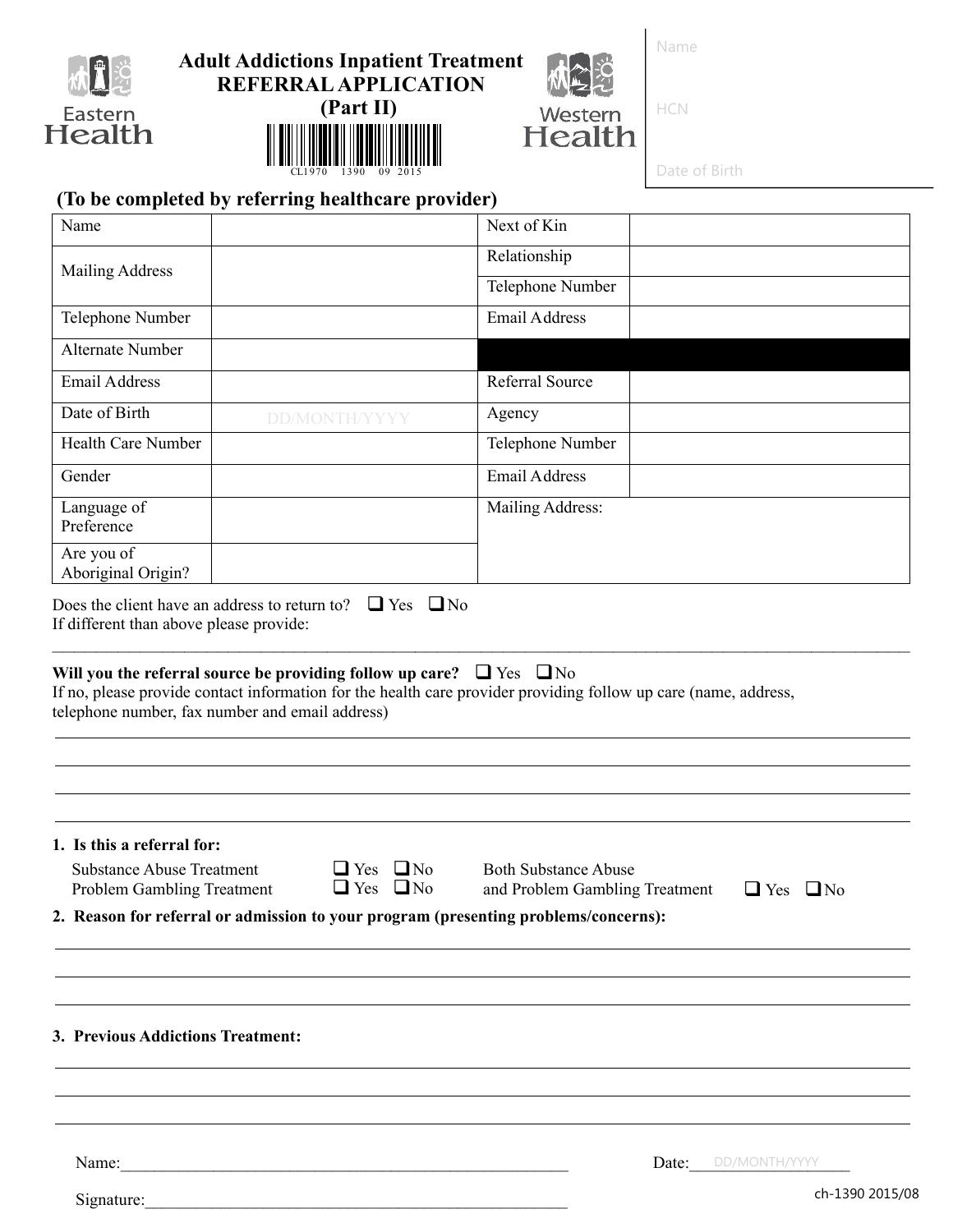

# **Adult Addictions Inpatient Treatment REFERRAL APPLICATION**

**(Part III)**

CL1970 1390 09 2015



Name

HCN

Date of Birth

### **4. Substance Abuse /Gambling History:**

| <b>Substances of</b><br><b>Choice</b> | <b>Method of use:</b><br>oral/smoked/snorted/IV | Length of use | Amount<br>consumed daily | Date of last use |
|---------------------------------------|-------------------------------------------------|---------------|--------------------------|------------------|
|                                       |                                                 |               |                          |                  |
|                                       |                                                 |               |                          |                  |
|                                       |                                                 |               |                          |                  |
|                                       |                                                 |               |                          |                  |
|                                       |                                                 |               |                          |                  |

| <b>Type of Gambling</b> | <b>Duration of problem</b><br>gambling | Frequency | Last date of<br>gambling | <b>SOGS</b> score |
|-------------------------|----------------------------------------|-----------|--------------------------|-------------------|
|                         |                                        |           |                          |                   |
|                         |                                        |           |                          |                   |
|                         |                                        |           |                          |                   |
|                         |                                        |           |                          |                   |

| Does the client smoke? $\Box$ Yes $\Box$ No If yes: Frequency |  |  |  |
|---------------------------------------------------------------|--|--|--|
|---------------------------------------------------------------|--|--|--|

Is the client willing to participate in a smoking cessation program?  $\Box$  Yes  $\Box$  No

#### **5. History of Withdrawal Symptoms:**

Has the client ever experienced severe symptoms such as seizures or hallucinations when he/she has stopped drinking or using in the past?  $\Box$  Yes  $\Box$  No If yes, please describe:

| Is the client requiring withdrawal management support?                                                          | $\Box$ Yes $\Box$ No |                        |
|-----------------------------------------------------------------------------------------------------------------|----------------------|------------------------|
| Are there withdrawal management services available to the client in his/her own community? $\Box$ Yes $\Box$ No |                      |                        |
| Is the client currently using benzodiazepines or barbiturates? $\Box$ Yes $\Box$ No                             |                      |                        |
| Is the client capable of his/her own self-care?                                                                 | $\Box$ Yes $\Box$ No |                        |
| Does the client have diabetes?                                                                                  | $\Box$ Yes $\Box$ No |                        |
| Does the client have high blood pressure?                                                                       | $\Box$ Yes $\Box$ No |                        |
| Does the client have heart problems?                                                                            | $\Box$ Yes $\Box$ No |                        |
| Is there evidence of head injury?                                                                               | $\Box$ Yes $\Box$ No |                        |
| Has the client ever experienced seizures?                                                                       | $\Box$ Yes $\Box$ No |                        |
|                                                                                                                 |                      |                        |
|                                                                                                                 |                      | DD/MONTH/YYYY<br>Date: |
| Signature:                                                                                                      |                      |                        |
|                                                                                                                 |                      | $-6$ 1200.2015 $\mu$   |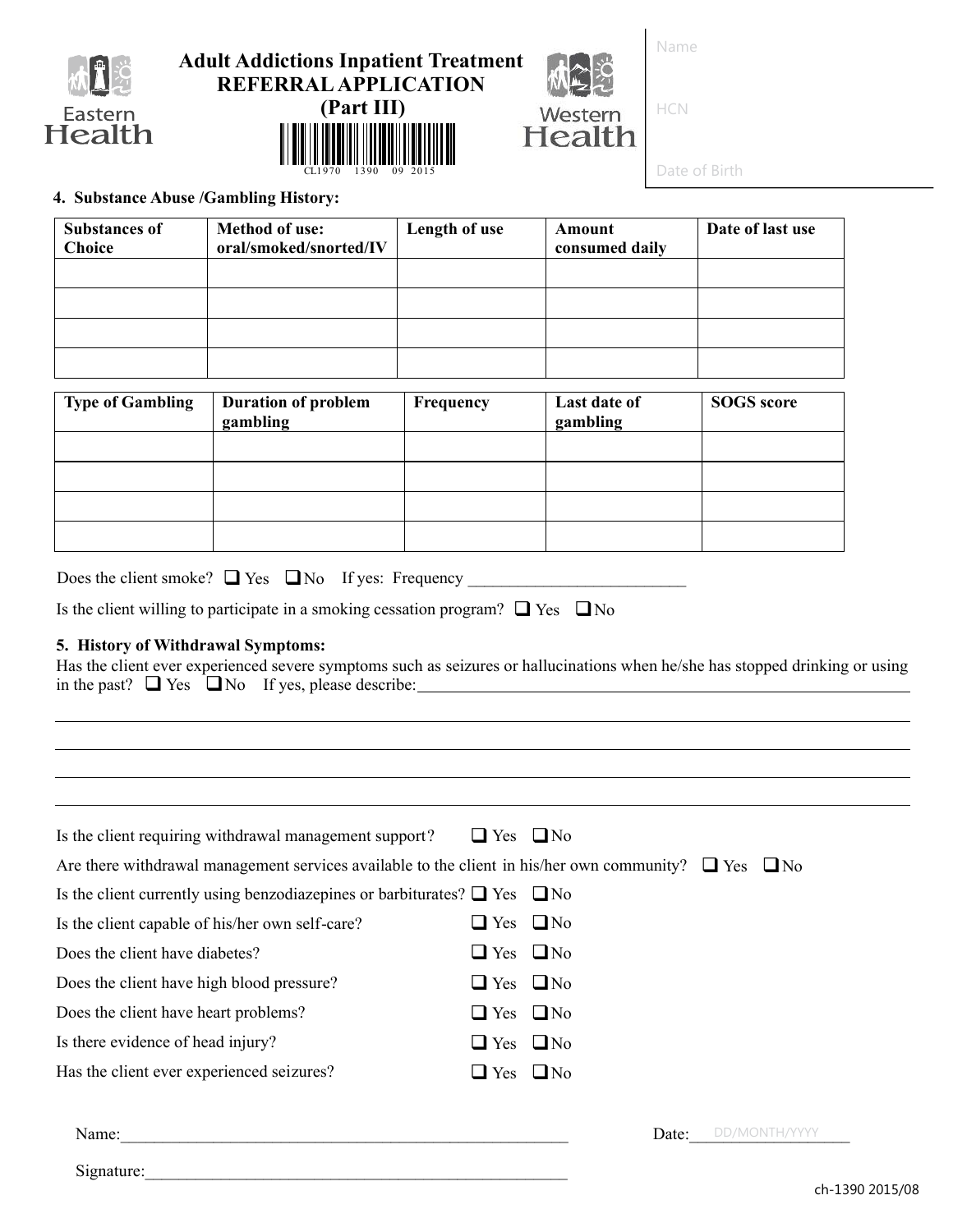| Eastern<br>Health                                                                   | 6. Psychological/Mental Health:                                              | <b>Adult Addictions Inpatient Treatment</b><br><b>REFERRAL APPLICATION</b><br>(Part IV)<br>Has the client ever been diagnosed with a mental health problem by a qualified mental health professional? $\Box$ Yes $\Box$ No<br>If yes, what was/is the diagnosis? | Western<br>Health                                                                                                                                                                                                               | Name<br>HCN<br>Date of Birth |                                                                                                                                                             |
|-------------------------------------------------------------------------------------|------------------------------------------------------------------------------|------------------------------------------------------------------------------------------------------------------------------------------------------------------------------------------------------------------------------------------------------------------|---------------------------------------------------------------------------------------------------------------------------------------------------------------------------------------------------------------------------------|------------------------------|-------------------------------------------------------------------------------------------------------------------------------------------------------------|
|                                                                                     |                                                                              |                                                                                                                                                                                                                                                                  |                                                                                                                                                                                                                                 |                              |                                                                                                                                                             |
|                                                                                     |                                                                              | Has the client ever been hospitalized for a mental illness or a mental health problem? $\Box$ Yes $\Box$ No                                                                                                                                                      |                                                                                                                                                                                                                                 |                              |                                                                                                                                                             |
| If yes, when?<br><b>Reason(s):</b> Suicidal ideation<br>Mania<br>Anxiety<br>Phobias | Suicide attempts<br>Self-harm (mutilation)<br>Depression<br>Eating disorders | $\Box$ Yes $\Box$ No<br>$\Box$ No<br>$\Box$ Yes<br>$\Box$ No<br>$\Box$ Yes<br>$\Box$ Yes $\Box$ No<br>$\Box$ No<br>$\Box$ Yes<br>$\Box$ Yes<br>$\Box$ No<br>$\Box$ Yes<br>$\Box$ No<br>$\Box$ Yes $\Box$ No                                                      | $\Box$ Past $\Box$ Current<br>Date of last attempt? <b>DD/MONTH/YYYY</b><br>Hallucinations (auditory / visual)<br>Obsessive/compulsive behavior<br>Panic attacks<br>Nightmares/flashbacks<br>Homicidal Ideation<br>Fire Setting |                              | $\Box$ Yes<br>$\Box$ No<br>$\Box$ Yes $\Box$ No<br>$\Box$ Yes<br>$\Box$ No<br>$\Box$ Yes<br>$\Box$ No<br>$\Box$ Yes<br>$\Box$ No<br>$\Box$ Yes<br>$\Box$ No |
|                                                                                     |                                                                              | Comments:                                                                                                                                                                                                                                                        |                                                                                                                                                                                                                                 |                              |                                                                                                                                                             |
|                                                                                     |                                                                              |                                                                                                                                                                                                                                                                  |                                                                                                                                                                                                                                 |                              |                                                                                                                                                             |
|                                                                                     |                                                                              | 7. Marriage/Relationship (status, impact of substance use or gambling, partner's substance use or gambling behavior):                                                                                                                                            |                                                                                                                                                                                                                                 |                              |                                                                                                                                                             |
| gambling in family):                                                                |                                                                              | 8. Family (family of origin, impact of alcohol/drug use or gambling on family members, history of substance use or                                                                                                                                               |                                                                                                                                                                                                                                 |                              |                                                                                                                                                             |
|                                                                                     |                                                                              | 9. Social/Leisure (peer group, social life, impact of substance use or gambling):                                                                                                                                                                                |                                                                                                                                                                                                                                 |                              |                                                                                                                                                             |
|                                                                                     |                                                                              |                                                                                                                                                                                                                                                                  |                                                                                                                                                                                                                                 |                              |                                                                                                                                                             |
| Name:                                                                               |                                                                              |                                                                                                                                                                                                                                                                  |                                                                                                                                                                                                                                 | Date: DRAMONTHAYYY           |                                                                                                                                                             |

Signature:\_\_\_\_\_\_\_\_\_\_\_\_\_\_\_\_\_\_\_\_\_\_\_\_\_\_\_\_\_\_\_\_\_\_\_\_\_\_\_\_\_\_\_\_\_\_\_\_\_\_

ch-1390 2015/08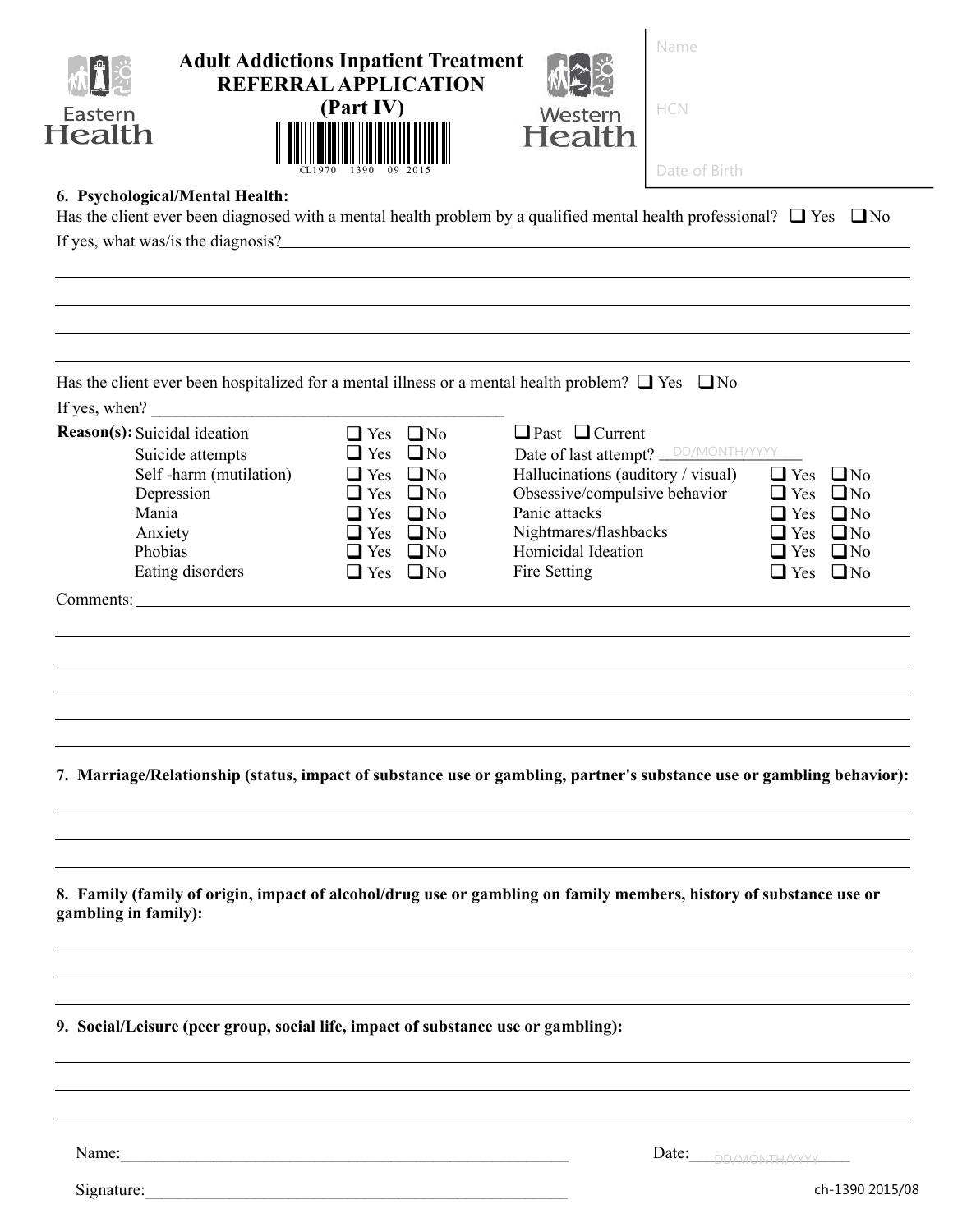| Eastern<br>Health                                                                                                                                       | <b>Adult Addictions Inpatient Treatment</b><br><b>REFERRAL APPLICATION</b><br>(Part V)                                                                                                                                                                                            | Western<br>Health | Name<br>HCN<br>Date of Birth                                                       |                                                                                                                           |
|---------------------------------------------------------------------------------------------------------------------------------------------------------|-----------------------------------------------------------------------------------------------------------------------------------------------------------------------------------------------------------------------------------------------------------------------------------|-------------------|------------------------------------------------------------------------------------|---------------------------------------------------------------------------------------------------------------------------|
| 10. Education level:<br>$\Box$ College (completed)<br>$\Box$ University/College (partial)<br>Technical/Trade School                                     | $\Box$ University (MA)<br>$\Box$ Secondary (completed)<br>$\Box$ Elementary (grade 8 or less)                                                                                                                                                                                     |                   | $\Box$ University (MA, PHD)<br>$\Box$ Secondary (partial)<br>$\Box$ Unknown        |                                                                                                                           |
| 11. Employment:<br>$\Box$ Full-time<br>$\Box$ Retired<br>$\Box$ Student/Retraining<br>$\Box$ Disability Insurance<br>$\Box$ Family Support/ Inheritance | $\Box$ Part-time<br>$\Box$ Disability assistance<br>$\Box$ Unemployed seeking work<br>$\Box$ Guaranteed Income (pension)<br>$\Box$ Social Assistance<br>If the client is not working, when was he/she last employed?<br>Impact of substance use/gambling on education/employment: |                   | $\Box$ Employment Insurance<br>$\Box$ Homemaker<br>$\Box$ Unknown Financial Status | $\Box$ Unemployed not seeking work<br>$\Box$ Other (investment/student loan)                                              |
| 12. Legal History:<br>Past Criminal Charges:<br>13. Group Therapy.                                                                                      | (Charges, probation order, upcoming court) (See criteria for admission)<br>Are you coming for treatment because of a court order? $\Box$ Yes $\Box$ No<br>Is the client willing to participate in group therapy and a group environment? $\Box$ Yes $\Box$ No                     |                   |                                                                                    | $\Box$ Yes $\Box$ No If yes, specify:                                                                                     |
|                                                                                                                                                         | intellectual or developmental disability, cognitive or memory problems, speech impairment, language barriers):                                                                                                                                                                    |                   |                                                                                    | 14. Specific Needs (learning disability, difficulty with reading and/or writing, hearing impairment, physical disability, |
|                                                                                                                                                         | Name: Name and the set of the set of the set of the set of the set of the set of the set of the set of the set of the set of the set of the set of the set of the set of the set of the set of the set of the set of the set o                                                    |                   |                                                                                    | Date: DD/MONTH/YYYY<br>ch-1390 2015/08                                                                                    |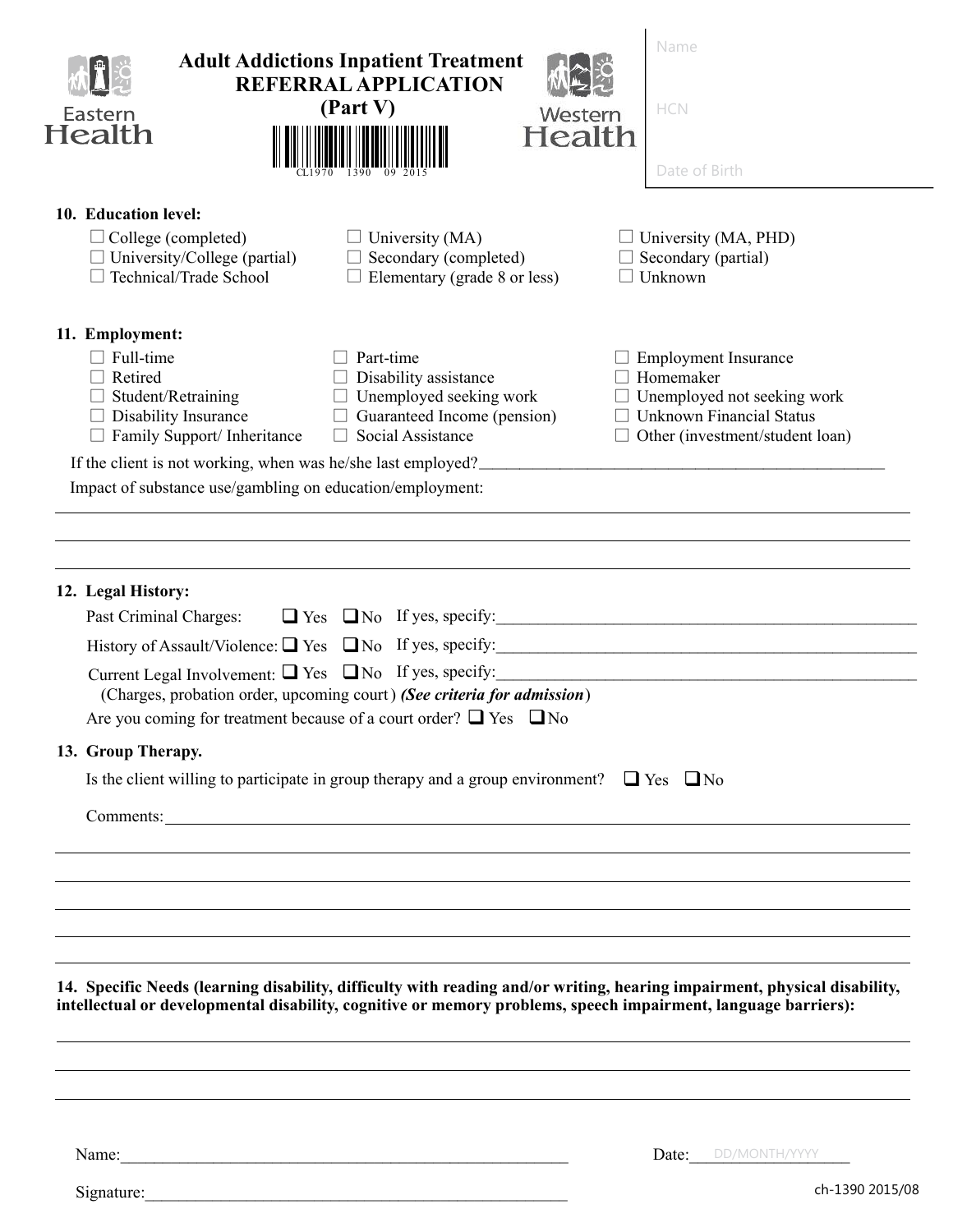| Eastern<br>Health                                         | <b>Adult Addictions Inpatient Treatment</b><br><b>REFERRAL APPLICATION</b><br>(Part VI)                                                                     | Western<br>Health | Name<br>HCN   |               |
|-----------------------------------------------------------|-------------------------------------------------------------------------------------------------------------------------------------------------------------|-------------------|---------------|---------------|
|                                                           |                                                                                                                                                             |                   | Date of Birth |               |
| 15. Clinician's Impressions: 15. Clinician's Impressions: |                                                                                                                                                             |                   |               |               |
|                                                           |                                                                                                                                                             |                   |               |               |
|                                                           |                                                                                                                                                             |                   |               |               |
|                                                           |                                                                                                                                                             |                   |               |               |
|                                                           |                                                                                                                                                             |                   |               |               |
|                                                           |                                                                                                                                                             |                   |               |               |
|                                                           |                                                                                                                                                             |                   |               |               |
|                                                           |                                                                                                                                                             |                   |               | DD/MONTH/YYYY |
| Printed Name of Client                                    | Signature of Client                                                                                                                                         |                   | Date          |               |
| Printed Name of Referral Source                           | Signature of Referral Source                                                                                                                                |                   | Date          | DD/MONTH/YYYY |
| Please return this form to:                               |                                                                                                                                                             |                   |               |               |
|                                                           | <b>Intake Coordinator</b><br>P.O. Box 2005<br><b>35 Boones Road</b><br><b>Corner Brook, NL</b><br>A2H 6J7<br>Telephone: (709) 634-4506, Fax: (709) 634-0160 |                   |               |               |
|                                                           |                                                                                                                                                             |                   |               |               |
|                                                           |                                                                                                                                                             |                   |               |               |
|                                                           |                                                                                                                                                             |                   |               |               |
|                                                           |                                                                                                                                                             |                   |               |               |

Date: DD/MONTH/YYYY

Signature:

Eastern and Western Health acknowledges and respects the privacy of individuals. The personal information is being collected under the author of sections 29, 30 and 31 of the Personal Health Information Act and will be used for processing your referral application. If you have any questions about the collection of this information, please contact Eastern Health, Regional Access & Privacy office (709) 777-8025. Western Health Regional Access & Privacy Office (709) 637-5000 ext. 5248

Name:\_\_\_\_\_\_\_\_\_\_\_\_\_\_\_\_\_\_\_\_\_\_\_\_\_\_\_\_\_\_\_\_\_\_\_\_\_\_\_\_\_\_\_\_\_\_\_\_\_\_\_\_\_ Date:\_\_\_\_\_\_\_\_\_\_\_\_\_\_\_\_\_\_\_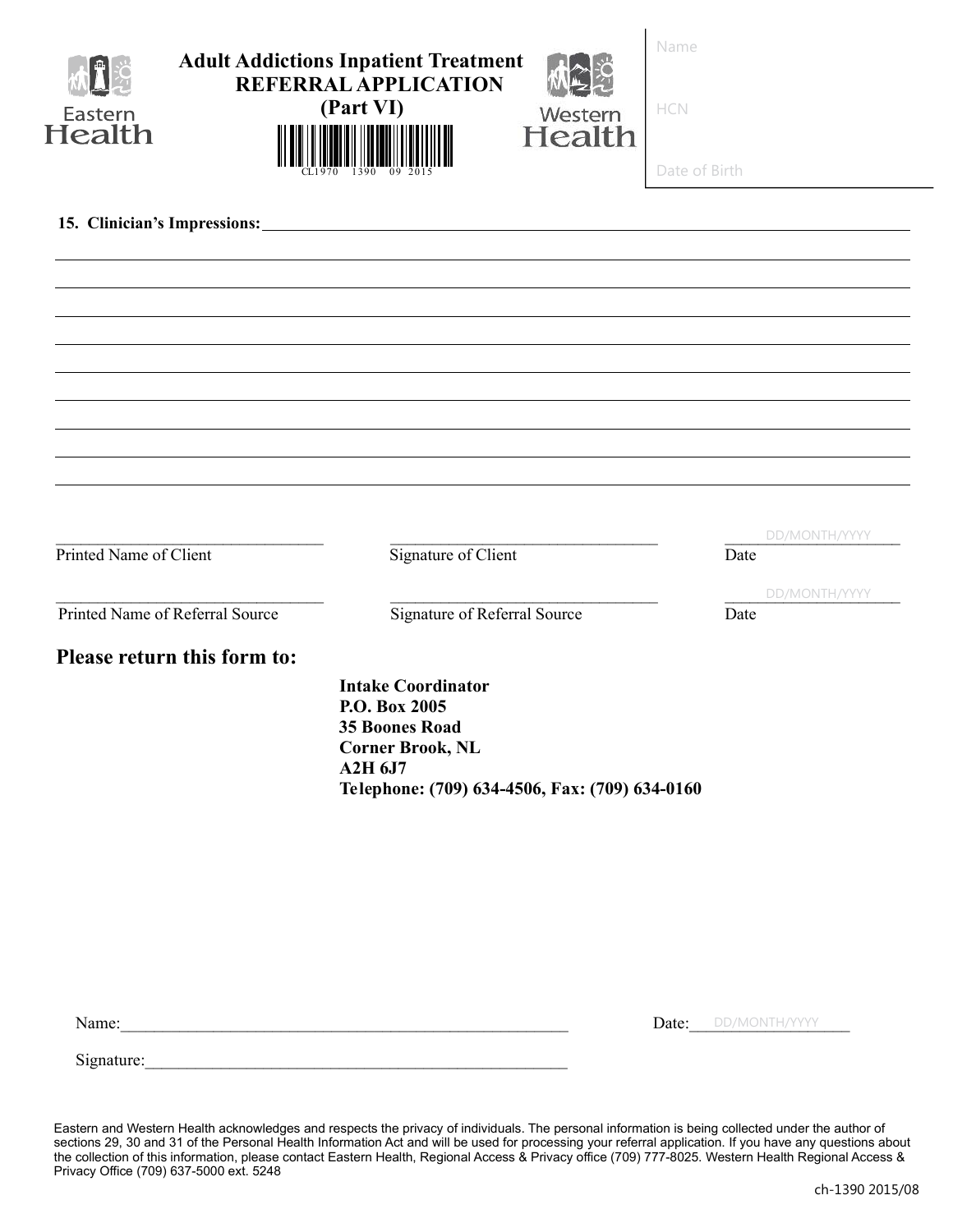

| <b>Adult Addictions Inpatient Treatment</b><br><b>REFERRAL APPLICATION</b> |                          |  |
|----------------------------------------------------------------------------|--------------------------|--|
| (Part VII)                                                                 | Western<br><b>Health</b> |  |
|                                                                            |                          |  |

#### of Birth  $\mathsf{I}$

# **CLIENT SELF ASSESSMENT**

**(To be completed by Client)**

1. Treatment Goals (What do you want to achieve?):

2. What are your strengths and weaknesses:

3. Do you have a drug plan?  $\Box$  Yes  $\Box$  No Insurance Information: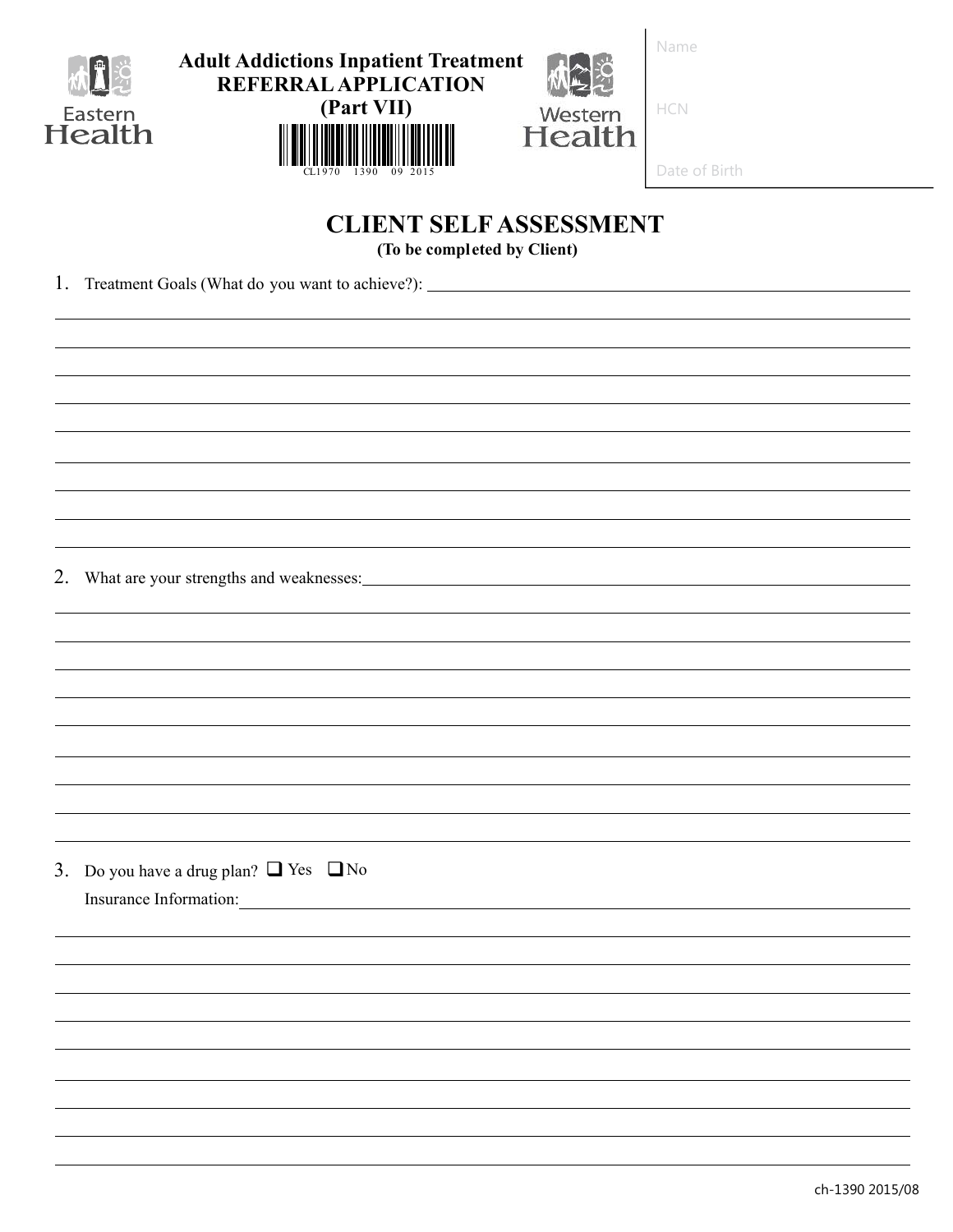

# **CLIENT AGREEMENTS**

Please read and sign prior to attending the inpatient treatment centre you have be assigned to. If you have any questions about the agreements, feel free to ask your counsellor.

**Client Expectations Agreement:** I agree to live up to the following expectations of the inpatient treatment centre to the best of my ability:

- 1) I will not use alcohol or drugs (except medication prescribed by a doctor or nurse practitioner), or participate in gambling activities while I am in treatment. I understand that failure to do this may result in discharge from the treatment program.
- 2) I will work to the best of my ability to build a new lifestyle free from my addiction.
- 3) I will work within the structure of this program, as outlined, and attend the various activities (lectures, films, meetings) at the scheduled time. I understand that it is my responsibility to be present and on time for all scheduled activities. Failure to do this may result in discharge from the treatment program.
- 4) I will attend all meetings of Alcoholics Anonymous, Narcotics Anonymous, or other self-help groups that are part of the treatment program.
- 5) I agree that I have a responsibility to my group members and myself and that the situations that are described in group remain in group to protect the trust that group members have for one another.
- 6) *I will not borrow money from other residents while involved in the treatment program. I will not lend money to other residents.*
- 7) I will complete all assignments and hand them in at the designated time.
- 8) I understand that any kind of violence will not be tolerated. Any threatening, abusive, or hostile behaviour to self or others, will result in immediate action. It could lead to discharge, criminal charges, and, where applicable, invoice for property damage.
- 9) I will not form an exclusive or sexual relationship with any person while I am involved in treatment. I understand that such behaviour will result in immediate discharge.
- 10) I understand that at any time, I may be asked by staff to submit to a random urine test for the purpose of an alcohol/drug screening. I understand that refusal to take such a test is grounds for discharge from treatment.
- 11) I understand that my personal belongings, including my vehicle, will be searched upon admission to, and discharge from, the Centre and may be searched at any point during the program. This is to ensure that the property remains free from addictive substances. I further understand that I will be informed of and present for any such searches. Refusal to consent to such searches will result in discharge.
- 12) I understand that regular nightly room checks will be conducted by staff during my stay. I agree to wear night attire when going to bed.